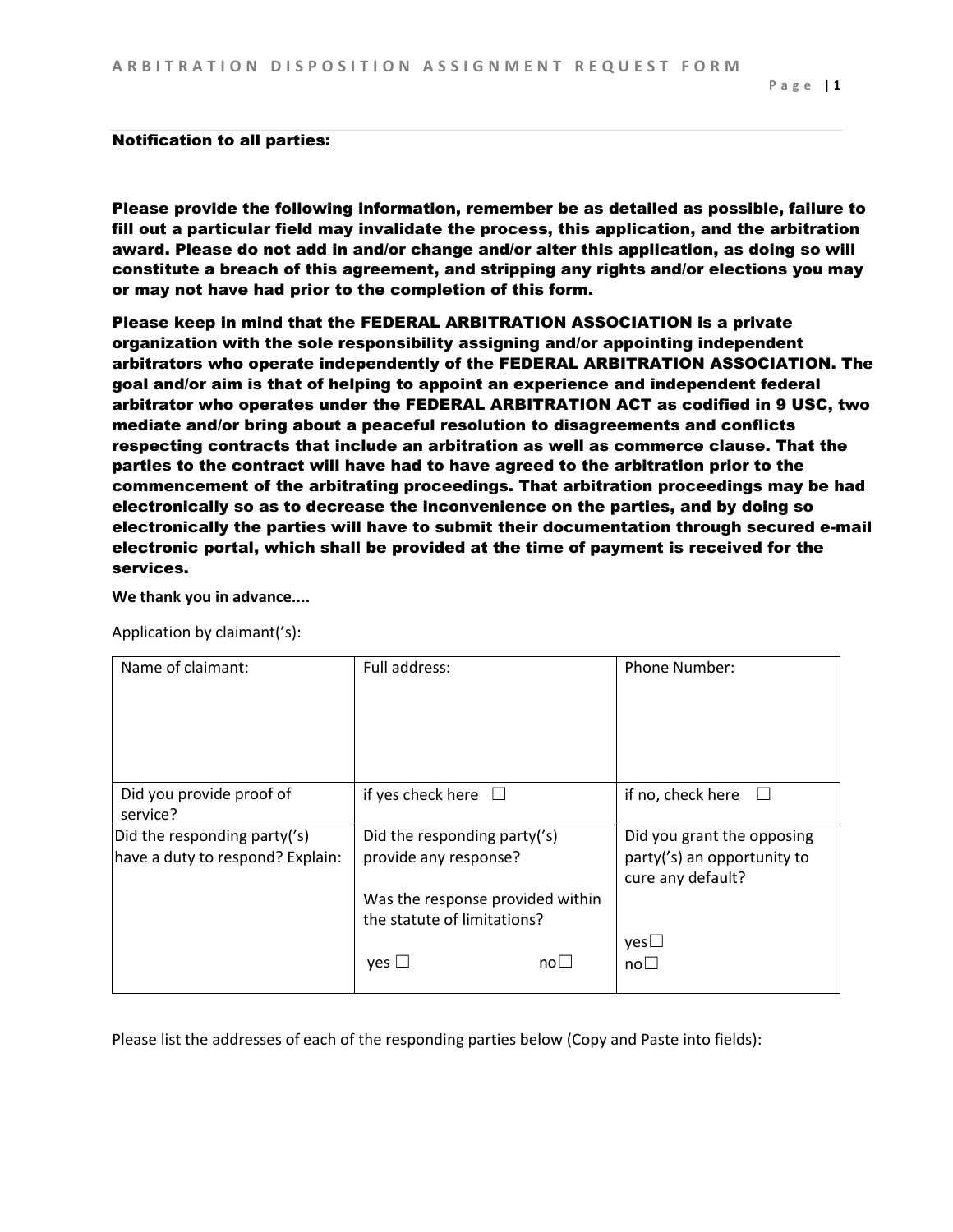## **A R B I T R A T I O N D I S P O S I T I O N A S S I G N M E N T R E Q U E S T F O R M**

| Name:--                    | Name--  |
|----------------------------|---------|
| Address:                   | Address |
|                            |         |
|                            |         |
|                            |         |
|                            |         |
|                            |         |
| Name--                     | Name--  |
| Address                    | Address |
|                            |         |
|                            |         |
|                            |         |
|                            |         |
|                            |         |
| Name                       | Name    |
| Address                    | Address |
|                            |         |
|                            |         |
|                            |         |
|                            |         |
|                            |         |
| Name                       | Name    |
| Address                    | Address |
|                            |         |
|                            |         |
|                            |         |
|                            |         |
|                            |         |
| Name                       | Name    |
| Address                    | Address |
|                            |         |
|                            |         |
|                            |         |
|                            |         |
|                            |         |
| $\overline{\mathsf{Name}}$ | Name    |
| Address                    | Address |
|                            |         |
|                            |         |
|                            |         |
|                            |         |
|                            |         |
| Name                       | Name    |
| Address                    | Address |
|                            |         |
|                            |         |
|                            |         |
|                            |         |
|                            |         |
| Name                       | Name    |
| Address                    | Address |
|                            |         |
|                            |         |
|                            |         |
|                            |         |
|                            |         |
|                            |         |
|                            |         |

Date of Contract: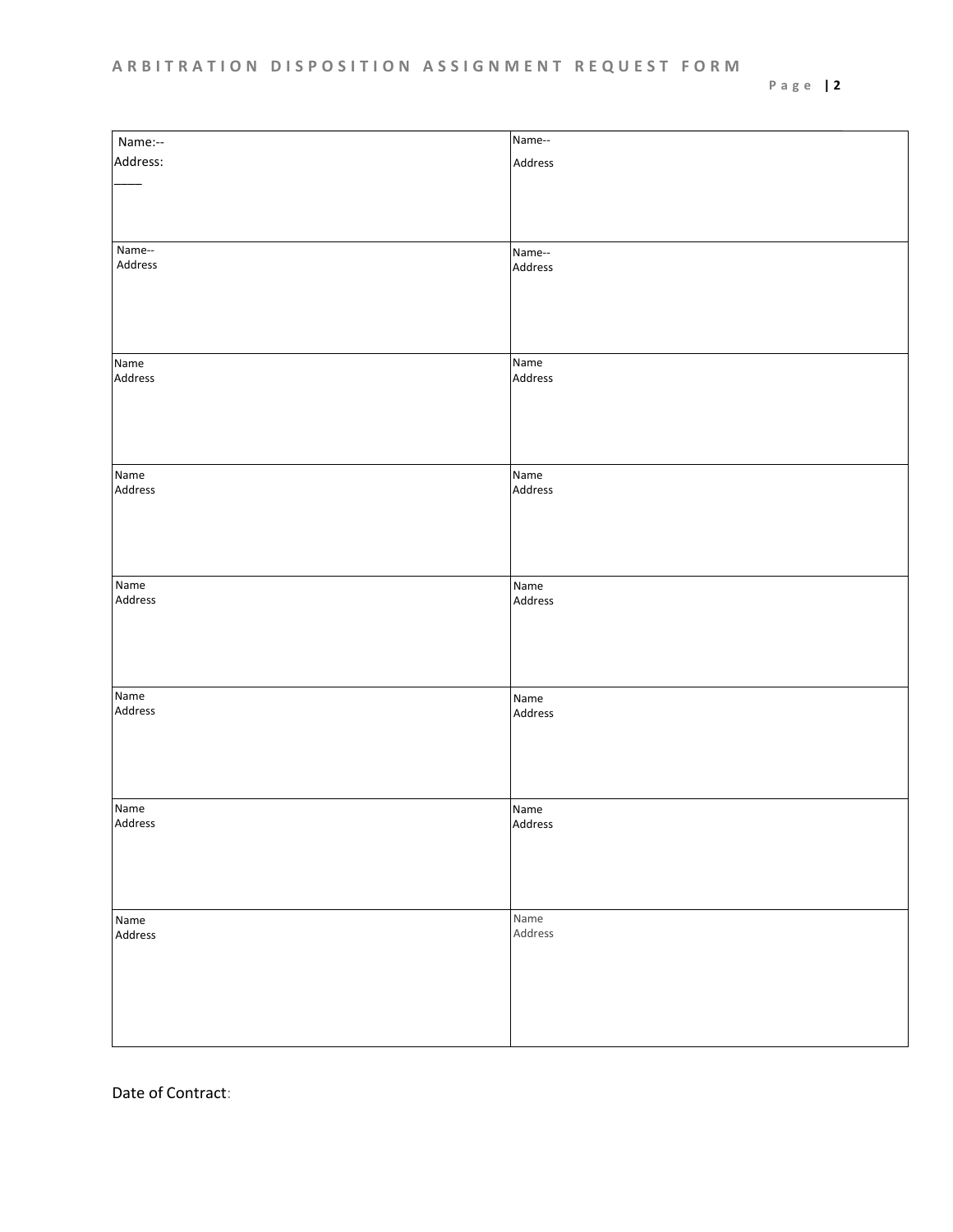Contract NUMBER

Please select all that applies, if there is an associated page number in the contract, please indicate such:

Breech of Agreement □

Agreement included an Arbitration clause  $\Box$ 

Parties have agreed to SAA appointment  $\Box$ 

matter involves less than 5 parties  $\Box$ 

Matter involves more than 5 parties  $\Box$ 

Other (special circumstances):

Claim(s) Describe issue to be arbitrated - please list as many details regarding the party's:

I hereby state the following:

 That there was a prior agreement between the parties, and that this prior agreement required the parties to communicate with each other, and that said communications required a response by the receiving party. That each of the parties to this agreement are competent adults, capable of entering into commercial agreements that contain an arbitration clause as is the case at present, (see: restatement (SECOND) (THIRD) of contract))). That the arbitration clause contained an opt-out provision, which was not timely exercised. There I presented the opposing party with this compelled performance agreement whereby the opposing part('s), having assented to the agreement by either act('s), action('s), inaction('s), forbearance, conduct, and/or performances, constituting assent. The contract was not ambiguous, was doable, fair, and was in line with the decision made by the United States Congress and the Bradley Christopher Stark act, see: P. L. 114 – 31; Where they found that a similar contract, operating under the same principles as the reference contract herein, whereby Congress held that the agreement was valid, binding, enforceable, and irrevocable. I only seek arbitration because I have communicated with the opposing parties on several occasions to no avail. A debt has been claimed by the opposing party('s), a debt whereby **THE FEDERAL FAIR DEBT COLLECTIONS PROCEDURES ACT, THE FEDERAL FAIR DEBT COLLECTIONS PRACTICES ACT,** grants any debtor the right to demand verification of debt, placing a duty upon the opposing party i.e. the creditor to respond with a sworn statement as to the validity, accuracy, and soundness of the alleged debt. In this instance, the duty to respond via sworn statement (the legal definition intended by Congress for verification is a statement signed under penalty of perjury and/or otherwise sworn and attested) rested upon the respondents individually. After notices, after warning, after forbearances, they have not stopped fair debt collection activities respecting my interests as required by the federal law.

 Because of the breach of the agreement by the responding parties, the arbitration clause permits the party not in default respecting a particular issue to request disposition of arbitration, and seek a final award from the arbitrator. It is my intent as well as my goal to reach a resolution through arbitration. And I do know that the arbitrator will not show me favoritism if I should fail to provide proof of default, neither will the arbitrator issue an amount that is unreasonable respecting the agreement between the parties.